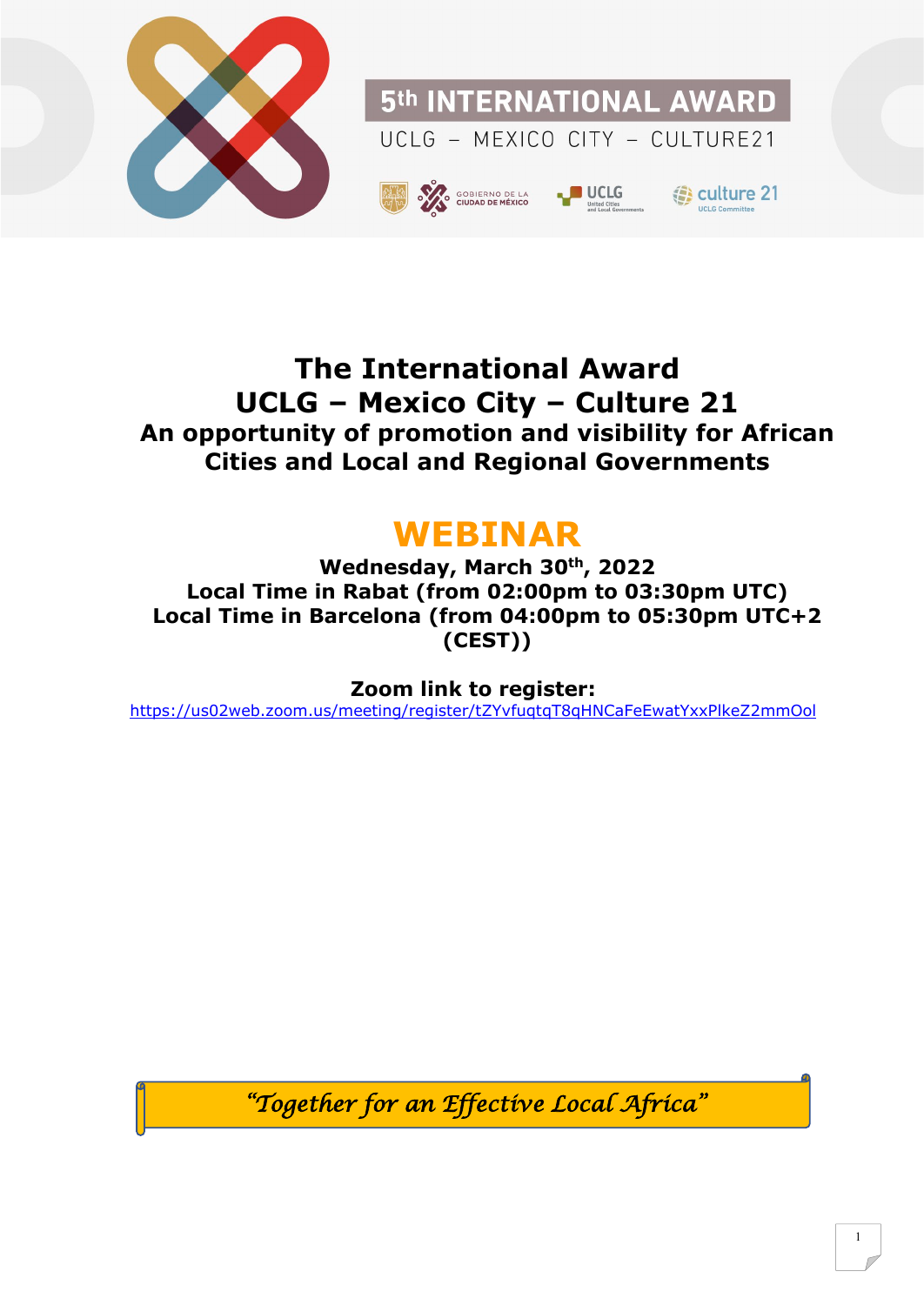



#### **CONCEPT NOTE**

#### **Context:**

The COVID-19 crisis has gravely impacted the cultural life of our communities and the sector as well as the services related to Culture: libraries, monuments, festivals and museums, celebrations related to intangible heritage, along with all cultural spaces, moments and events have been affected. The active participation of all in the cultural life of communities has been severely affected, especially at the beginning of the crisis. At the same time, the crisis has generated thousands of initiatives and new cultural expressions, from the multiplication of cultural events, recordings and virtual collections to the emergence of projects focused on the pandemic (and its impact). As individuals, we have turned to culture to create meaning, to manifest our solidarity and to deepen our humanity. There is no better way to illustrate why culture must be consolidated as the fourth pillar, dimension or component of sustainable development. (Of course, for us "fourth" refers to the order of appearance in the global conversation on sustainable development, and not in terms of hierarchy.) After two years of the global pandemic, an impressive array of cultural policies, programs and projects organized by cities and local and regional governments have emerged, often in partnership with the civil society and/or with other actors and stakeholders (networks, universities, activists, collectives, foundations, national or international institutions, etc.).

The **Committee on Culture of UCLG** works as a global reference platform on the role of culture in sustainable cities in terms of advocacy, impact, peer learning, knowledge transfer and sharing of good practices. This work is done in close cooperation with all the regional sections of UCLG, and especially with UCLG Africa, which not only includes Culture and Heritage among its seven Priority Areas, but has also recently adopted a flagship initiative – in this field, the African Capitals of Culture (ACC).

The work programme of the Committee on Culture of UCLG includes the organisation of an Award, the only international Award dedicated to local cultural policies and projects carried out by Local Governments themselves and/or in collaboration with their Civil Societies.

The  $5<sup>th</sup>$  Edition of the International Award UCLG – Mexico City – Culture21 aims to "reward cities and personalities that have excelled in the promotion of cultural rights in the context of the Covid-19 crisis and post-pandemic recovery and/or that have promoted culture as an important part of the caring system".

This Award is conceived as an exceptional opportunity to learn in network and to give visibility to initiatives that have provided a response to the exit of the crisis of the pandemic within a framework of protection and promotion of cultural rights, and thus ensure that no one, nor no place, is left behind.

Applications will have to focus on an original policy, programme or project promoted directly by the local or regional government, or by local cultural actors (civil society, associations, cultural institutions or organizations, universities, activists, etc). Each candidacy will have to explicitly explain the local context of the pandemic, demonstrate its close relationship with cultural rights and outline its alignment with the SDGs (UN 2030 Agenda) and/or with the New Urban Agenda.

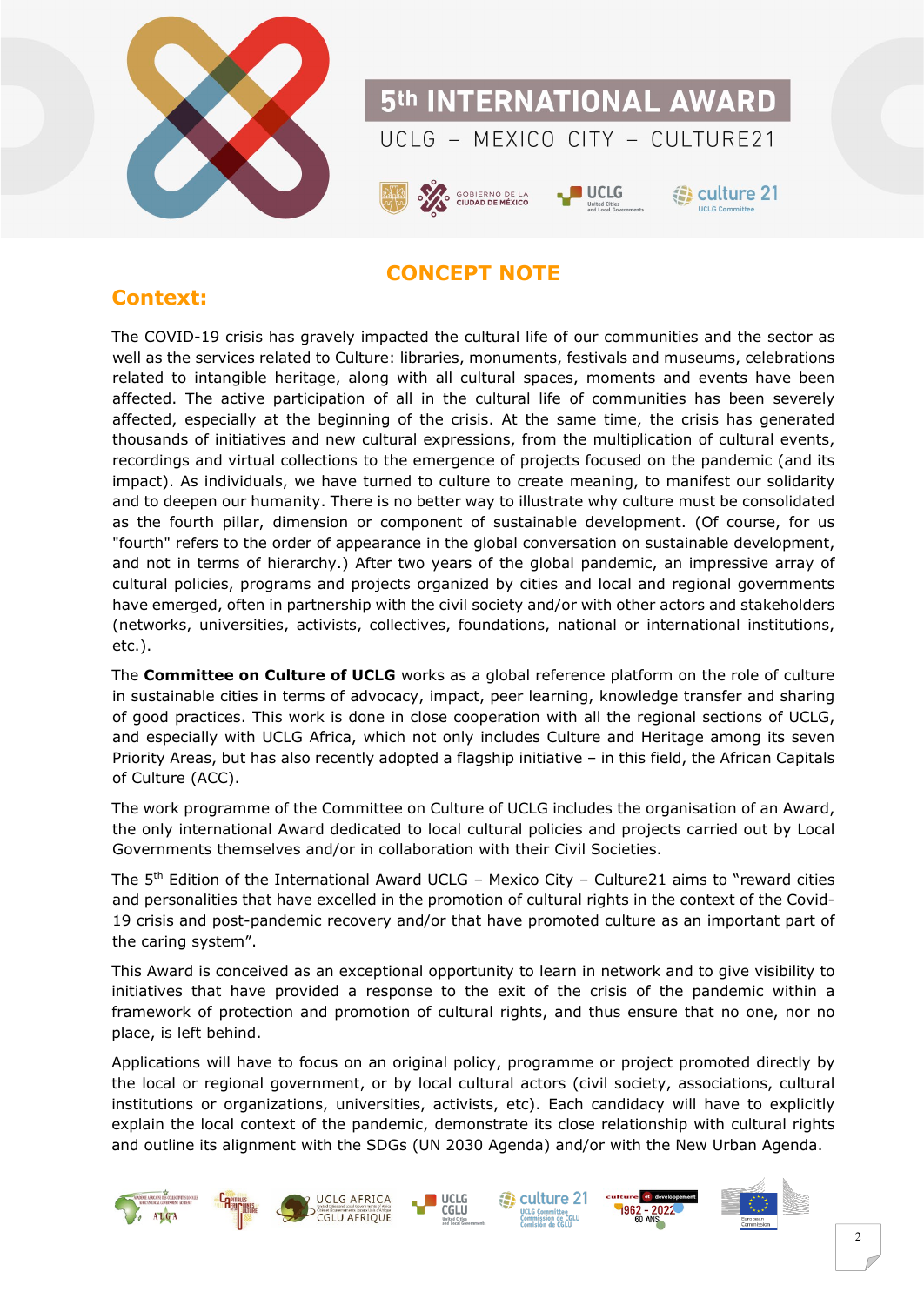

The Award will recognize the 50 best initiatives in this area.

In order to shed light on the experiences of African cities in the field of culture during these past two years marked by the Covid-19 pandemic, the Committee on Culture of UCLG and UCLG Africa, with the cooperation of "Culture et Développement", have decided to organize a webinar on the International Award, targeting exclusively African cities.

#### **General Objective:**

The webinar aims to present and popularize the UCLG - Mexico City - Culture 21 International Award to encourage African Cities to prepare their applications and projects and especially to give visibility, internationally, to their initiatives in terms of promotion of Culture in the context of the Covid-19 pandemic.

#### **Specific Objectives:**

- Present the issues and modalities of the International Award UCLG City of Mexico Culture  $21:$
- Raise awareness among Mayors, local elected officials as well as all actors and stakeholders on the importance of Culture in Local Governance;
- Make the innovative initiatives carried on the African Continent emerge and promote them at the international level;
- Contribute to the federation of local initiatives, involving African local authorities, around the role of culture for local development, in the framework of the actions of UCLG (global), UCLG Africa and their technical partners;
- Animate a community of practice and facilitate the exchange of experience and expertise between local authorities, experts and civil society.

#### **Expected Outcomes:**

- Good practices from the Continent are identified and included in the selection of the 50 best initiatives linking culture and the fight against the COVID-19 pandemic.
- The Local Governments members of UCLG Africa and their actors on the territory are sensitized to the evolutions in progress for a better consideration of culture in the action of UCLG Africa, in coherence with the international action of the network in this field and with the support of the technical implementation partners.
- The webinar contributes to the preparation of the "culture" meetings at Africities.

#### **Target Audience:**

- The Mayors and Presidents of the Local Governments.
- Representatives of Local and Regional Governments.
- Representatives of Associations of Local and Regional Governments.
- The Representatives of the Governments.
- The Civil Servants and, in particular, those of the African Local and Regional Governments.
- The Civil Society Organizations.
- The Universities, Schools and Research Centers.
- The Network of African Experts and Researchers involved in the field of culture.
- The Partners of UCLG and UCLG Africa.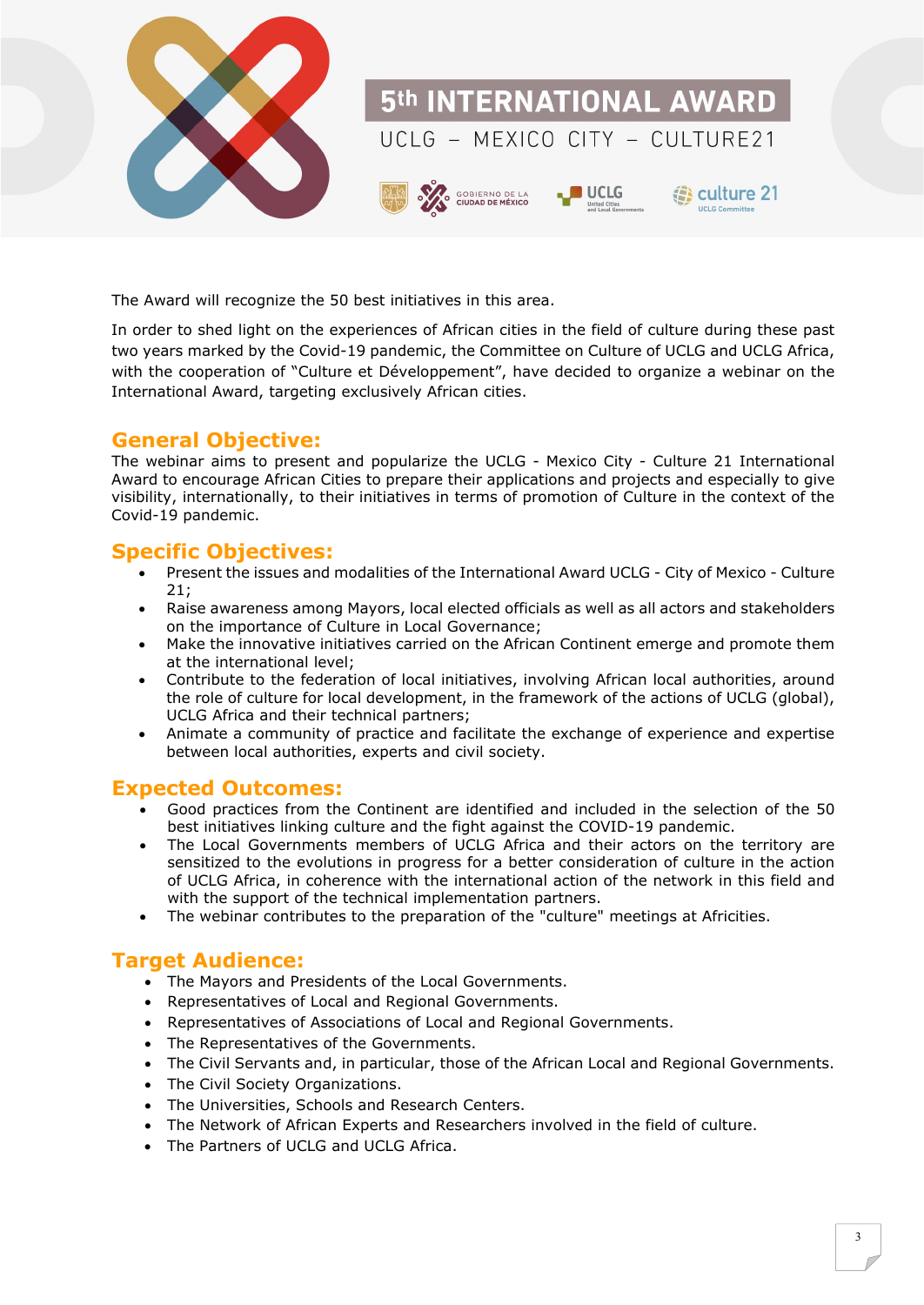

#### **Organizers and Partners:**

- Committee on Culture of CGLU:<https://www.agenda21culture.net/award>
- United Cities and Local Governments of Africa (UCLG Africa) through the Department of Culture and the African Local Government Academy (ALGA), [www.uclga.org](http://www.uclga.org/) and [www.uclgafrica-alga.org,](http://www.uclgafrica-alga.org/)
- Culture et Développement: [https://culture-et-developpement.org/,](https://culture-et-developpement.org/) technical implementation partner.

#### **Date, Venue & Modalities of Organization:**

Wednesday, March 30, 2022 from 2:00pm to 3:30pm UTC (Local time in Rabat) and from 4:00pm to 5:30pm UTC+2 (Local time in Barcelona). On the Zoom Platform of UCLG Africa.

The link to register for the Webinar: <https://us02web.zoom.us/meeting/register/tZYvfuqtqT8qHNCaFeEwatYxxPlkeZ2mmOol>

#### **Working Languages:**

French, English and Arabic.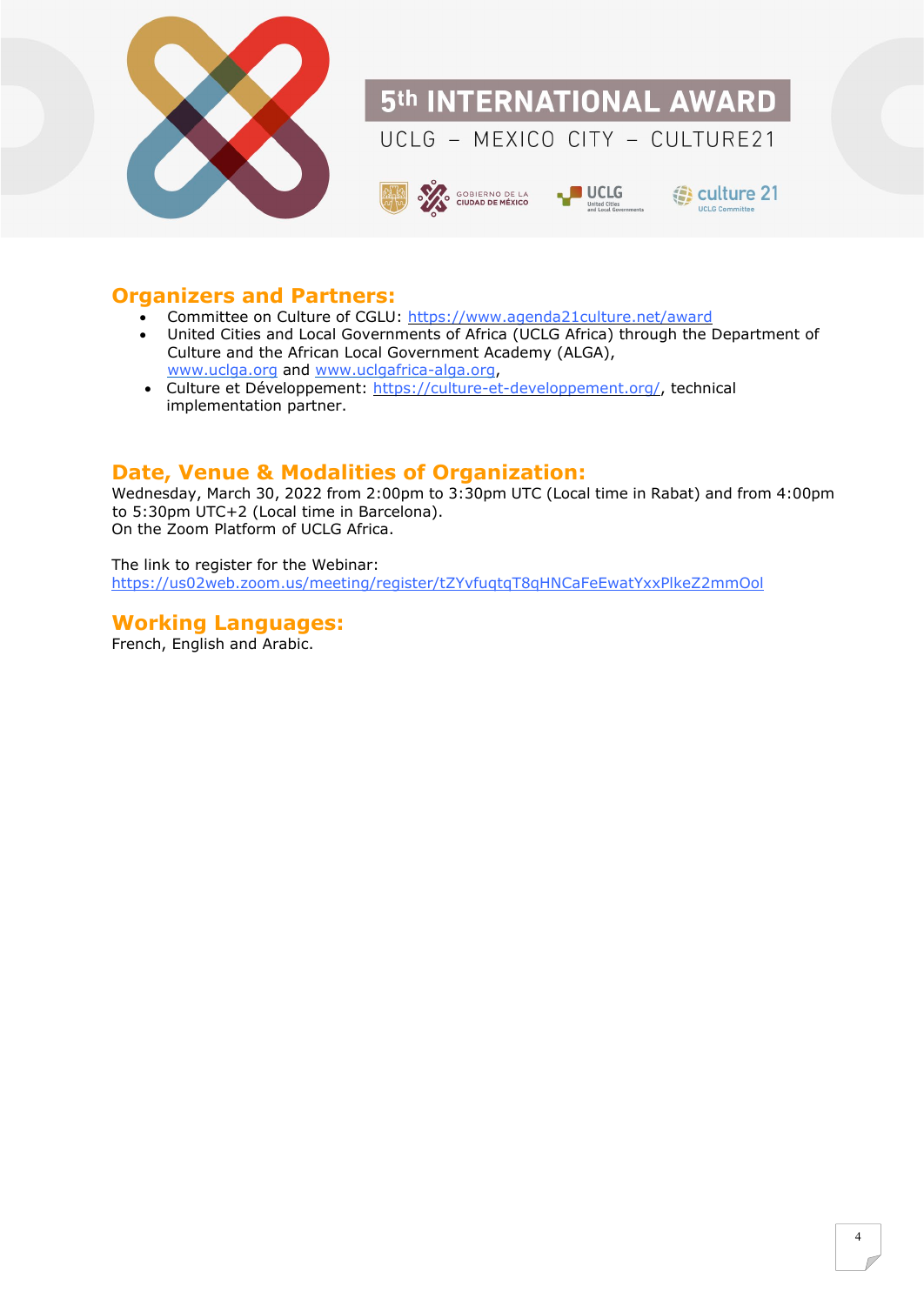

# 5th INTERNATIONAL AWARD

## UCLG - MEXICO CITY - CULTURE21







#### **PROGRAM:**

| <b>TIME</b><br>(LOCAL TIME IN<br><b>RABAT UTC)</b> | <b>ACTIVITIES</b>                                                                                                                                                                                                                                                                                                                                                                                                                                                                                                                 |
|----------------------------------------------------|-----------------------------------------------------------------------------------------------------------------------------------------------------------------------------------------------------------------------------------------------------------------------------------------------------------------------------------------------------------------------------------------------------------------------------------------------------------------------------------------------------------------------------------|
| 01:45pm                                            | Welcoming and installation of the Panel and the Participants.                                                                                                                                                                                                                                                                                                                                                                                                                                                                     |
| 02:00pm-02:10pm                                    | Opening remarks on behalf of UCLG Africa<br>Mr Jean Pierre Elong Mbassi, Secretary General of UCLG<br>Africa.<br>Mr Jordi Pascual, Coordinator of the Committee on Culture<br>of UCLG.<br>Mr Mustapha Moufid, Director of Culture, Migration, Peace<br>$\overline{\phantom{a}}$<br>and Security, Head of the African Capital of Culture (ACC)<br>Program, UCLG Africa.<br>Dr Najat Zarrouk, Director of Development, Capacity<br>Building, Knowledge Management and the African Local<br>Governments Academy (ALGA), UCLG Africa. |
| 02:10pm-02:20pm                                    | Ms Valeria Marcolin, Co-director of Culture and Development<br>$\overline{\phantom{a}}$<br>The International Award "UCLG - City of Mexico - Culture 21"<br>in the context of the Covid-19 crisis, the post-pandemic<br>recovery and caring systems.                                                                                                                                                                                                                                                                               |
| 02:20pm-02:45pm                                    | Mr Jordi Pascual, Coordinator of the Committee on Culture<br>$\blacksquare$<br>of UCLG:<br>General Introduction of the 5 <sup>th</sup> edition of the Award.<br>The objective of the Award.<br>The categories.<br>The application form.<br>The 50 best actions.                                                                                                                                                                                                                                                                   |
| 02:45pm-03:15pm                                    | Questions and Answers.                                                                                                                                                                                                                                                                                                                                                                                                                                                                                                            |
| 03:15pm-03:30pm                                    | Conclusions of the work.<br>Group Picture.                                                                                                                                                                                                                                                                                                                                                                                                                                                                                        |